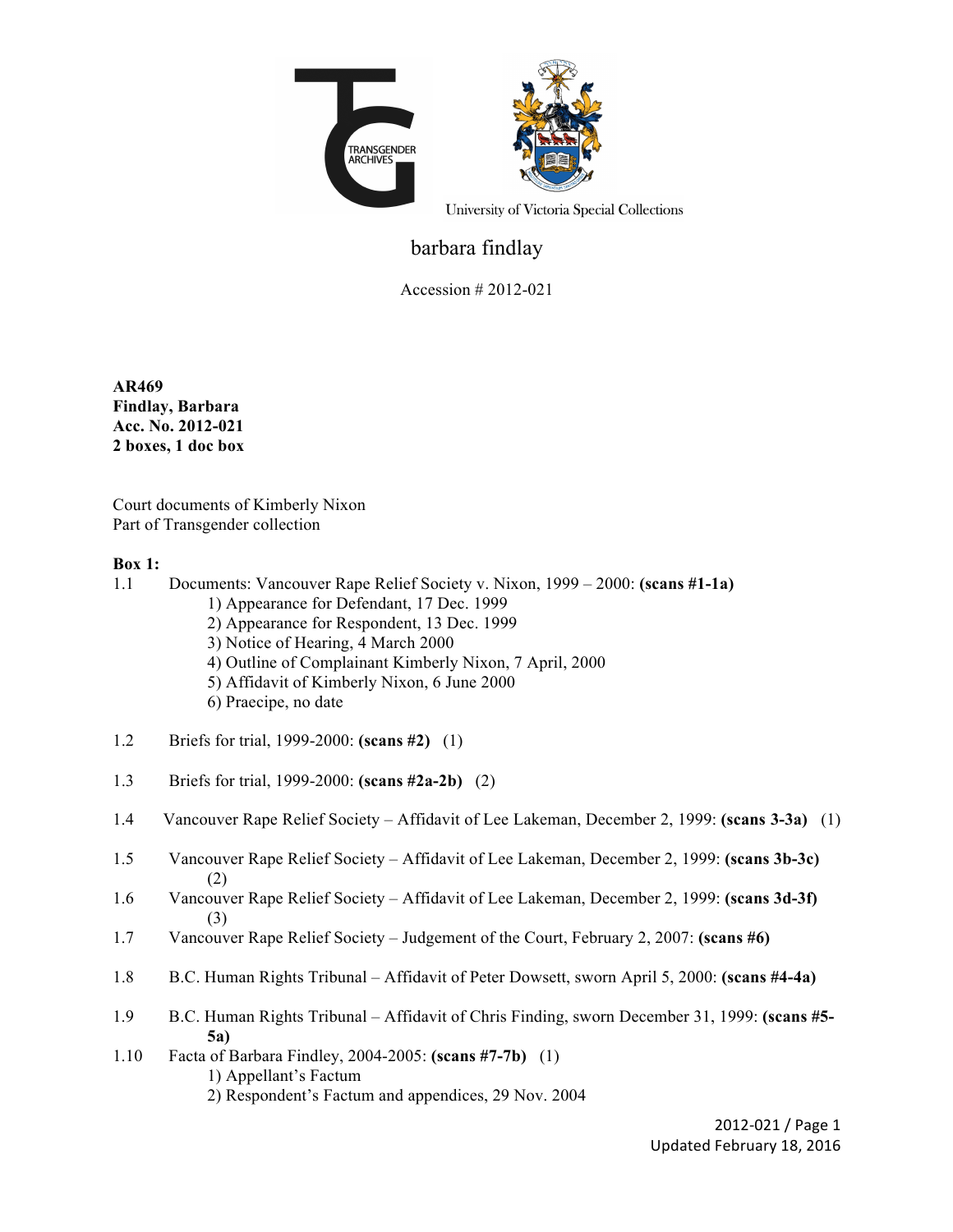- 1.11 Facta of Barbara Findley, 2004-2005: **(scans #7c-7d)** (2)
	- 3) No documents
	- 4) BCHRT B.C. Human Rights Tribunal) Arguments, 29 Nov. 2004
	- 5) Factum of the Intervenor, Egale Canada, 05 Nov. 2004
	- 6) No documents
	- 7) BCHRT Arguments, 24 Feb. 2005
	- 8) Supplementary Factum of the Respondent Vancouver Rape Relief Society, 18 Feb. 2005

# 1.12 Pleadings – Court of Appeal, 2004 - No. 1-12 – **(scans #8-8a)** (1)

- 1) Notice of Appeal, 14 Jan. 2004
- 2) Appearance, 26 Jan. 2004
- 3) Appearance, 29 Jan. 2004
- 4) Notice of change of Solicitor, 24 March 2004
- 5) Notice of Constitutional question, 09 March 2004
- 6) Notice of Motion, 23 March 2004
- 7) Affidavit of Cara Sheppard, 23 March 2004
- 8) Affidavit of Sarah Firestone, 29 March 2004
- 9) Praecipe to adjourn, 29 March 2004
- 10) Notice of Motion, 02 June 2004
- 11) Affidavit of Michael Law, 02 June 2004
- 12) Affidavit of Sarah Firestone sworn June 9, 2004, 10 June 2004
- 1.13 Pleadings Court of Appeal, 2004 No. 13-21 -- **(scans #8b-8c)** (2)
	- 13) Letter request for Pre-Hearing Conference, 10 June 2004
	- 14) Affidavit of Sarah Firestone; not filed Sworn 10 June 2004
	- 15) Chambers Table of contents, 17 June 2004
	- 16) Notice of Motion, 20 Aug. 2004
	- 17) Order, 17 Aug. 2004
	- 18) Consent order20 Aug. 2004
	- 19) Affidavit of Christine Thomas, 20 Aug. 2004
	- 20) Affidavit of Sarah Firestone, Sworn 8 Sept. 2004

21) Argument of Gwendolyn Allison; not filed – Memorandum of Argument of the Respondent Vancouver Rape Relief Society in Opposition to Applications for Leave to Intervene by Egale Canada Inc. And WAVAW (Women Against Violence Against Women) and the BC Human Right Defenders, 08 Sept. 2004

- 1.14 Pleadings Court of Appeal, 2004 No. 22-40 **– (scans #8d-8e)** (3)
	- 22) Notice of Motion, 13 Aug. 2004
	- 23) Appointment to settle order, 17 July 2006
	- 24) Order, 07 Dec. 2005
	- 25) no documents
	- 26) Affidavit of Donna Lindenberg, 03 Sept. 2004
	- 27) no documents
	- 28) Appellant's Factum, 03 Aug. 2004
	- 29) Notice of Motion, 03 Sept. 2004
	- 30) no documents
	- 31) Affidavit of Donna Lindenberg, 03 Sept. 2004
	- 32) Affidavit of Patricia Russell, 03 Sept. 2004
	- 33) Requisition, 24 Aug 2004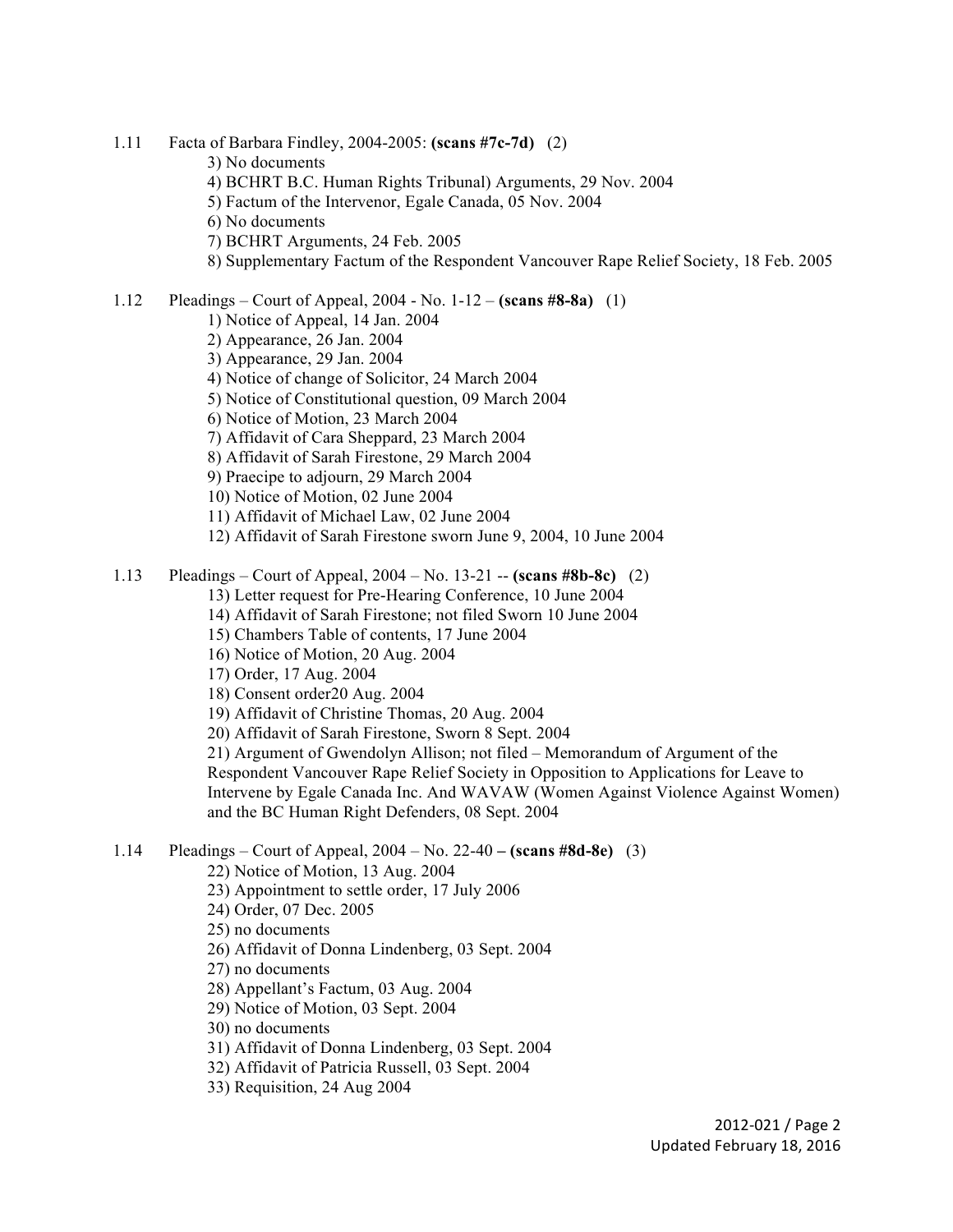- 34) Consent Order, 03 Aug. 2004
- 35) Consent Order; not files, 25 Oct. 2004
- 36) Judgement Justice Smith, 07 Oct. 2004
- 37) Consent Order; not filed, 25 Oct. 2004
- 38) Notice of Appearance, 24 Nov. 2004

39) no files

- 40) Order (L021846) BCHRT; not files, 19 Dec. 2003
- 1.15 Pleadings Court of Appeal, 2004-2005 No. 41-57 **– (scans #8f-8g)** (4)
	- 41) Consent order; not filed, no date
	- 42) no documents
	- 43) no documents
	- 44) Reply of the Appellant Kimberly Nixon, no date
	- 45) Affidavit of Teresa Ireland, 20 Jan. 2005
	- 46) Notice of Motion, 20 Jan. 2005
	- 47) Consent Order; not filed, 30 July 2004
	- 48) Notice of Motion, 11 Feb. 2005
	- 49) Notice of Motion, 09 Feb. 2005
	- 50) Affidavit of Deborah Hamann-Trou, 09 Feb. 2005
	- 51) Certificate of Readiness, 16 Feb. 2005
	- 52) Letter re: Certificate of Readiness, 16 Feb. 2005
	- 53) Consent Order, 16 Feb. 2005
	- 54) Consent Order; not filed, 04 March 2005
	- 55) Consent Order, 17 March 2005
	- 56) Order to dismiss appeal, 27 July 2006

57) Memorandum of Argument on an Application for Leave to Intervene of the BC Human Rights Defenders and WAVAW (Women Against Violence Against Women), 20 Aug. 2004

- 1.16 Pleadings Court of Appeal, 2004, 2006 No. 58-60 **– (scans #8h-8i)** (5)
	- 58) Appellant's Appeal Record, 03 Aug. 2004
	- 59) Appellant's Factum, 03 Aug. 2004
	- 60) Affidavit of Mary Woo Sims, 20 Aug. 2004
- 1.17 Pleadings Court of Appeal, 2004-2005 No. 61-65 **– (scans #8j-8k)** (6)
	- 61) Appeal Book, no date
	- 62) Notice of Change of Solicitor, 07 Dec. 2005
	- 63) Consent Order extending time line to file Factum; not filed, no date
	- 64) Acknowledgement of Service of Notice of Appeal, 09 March 2004
	- 65) Supplementary Submissions of the Appellant with respect to employment and services, 05 April 2005
- 1.18 Pleadings Court of Appeal, 2004, 2007 **– (scans #8l-8n**)
	- Order of a Justice, 2004 Judgement of the Supreme Court of Canada, 2007
	- Reply of the Appellant Kimberly Nixon
	- Factum of the Attorney General of British Columbia, 2004
- 1.19 Pleadings Court of Appeal, 2004 **– (scanss #8o-9)**
	- Appeal book
	- Affidavit by Sarah Firestone, sworn, Sept. 8, 2004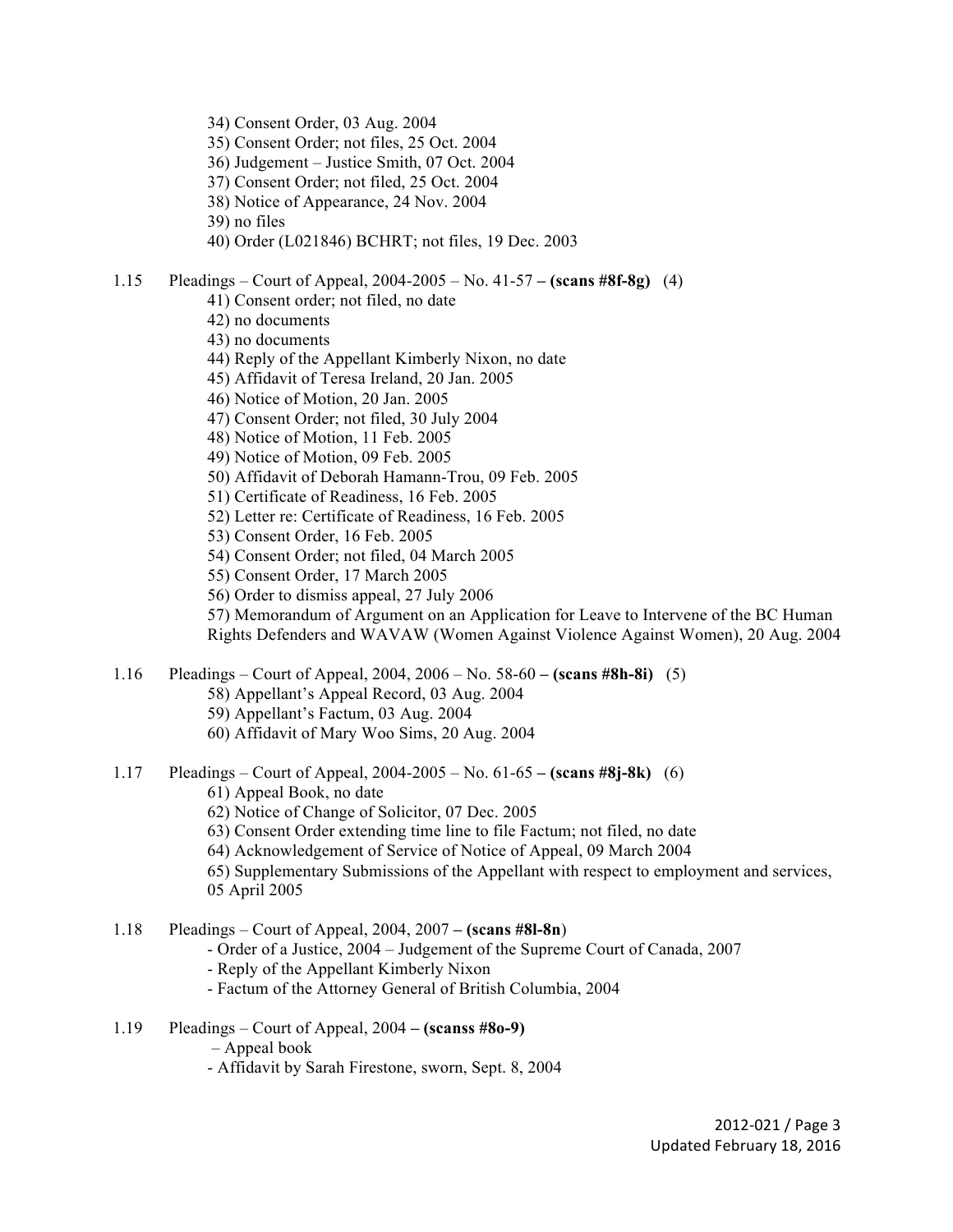# **Box 2:**

- 2.1 Vancouver Rape Relief Society v. Nixon BCSC, 2002-2005 **-- (scan #10)**
	- 1) Order, 19 Dec. 2003
	- 2) Notice of Hearing, 27 Dec. 2002
	- 3) Praecipe, 7 Nov. 2002
	- 4) Notice of Change of Solicitor, 3 Oct. 2002
	- 5) Amended Petition to the Court, 13 June 2002
	- 6) Appearance, 11 Sept. 2002
	- 7) Appearance, 26 June 2002
	- 8) Amended Submissions of the British Columbia Human Rights Tribunal, no date
	- 9) Application for Judicial Review, 7 Feb. 2005

10) Response of the British Columbia Human Rights Tribunal, 8 July 2002 – Affidavit of J. Peter Dowsett Sworn July 3, 2002

- 11) Order, 7 Feb. 2005
- 2.2 Vancouver Rape Relief Society and The British Columbia Human Rights Commission and The British Columbia Human Rights Tribunal, 2001-2002 **-- (scan #10a-10d)**
	- 1) Affidavit of Lee Lakeman, 14 June 2002
	- 2) Excerpt from Proceedings (Evidence of Dr. D. Watson), 31 Jan. 2001
	- 3) Petition to the Court: Petition of Vancouver Rape Relief with Schedules, 14 June 2002 - Reasons for Decision, Appendix "A", 17 Jan. 2002 – Vol. 2

# 2.3 Petition to the Court, 2000 **-- (scans # 10e-10g)**

- Appendix "B" – Excerpt from Proceedings (Evidence of Kimberly Nixon), Dec. 11-12, 2000

- Appendix "C" – Excerpt from Proceedings (Evidence in chief of Edith Swain), Dec. 13, 2000

- Excerpt from Proceedings (Testimony of Lynn Jones), Dec. 12, 2000

2.4 Petition to the Court, 2000 **-- (scans # 10h-10j)**

- Appendix "G" – Excerpt from Proceedings (Evidence of Lee Lakeman), Dec. 19, 20 & 21, 2000

- Appendix "H" – Excerpt from Proceedings (Evidence of Lee Lakeman continued), Jan. 8, 2001

2.5 Petition to the Court, 2000 **-- (scans # 10k-10m)**

- Appendix "I" – Excerpt from proceedings (Examination in Chief of Becki Ross), Jan. 16, 2001

- Appendix "J" – Excerpt from proceedings (Evidence of Dr. D. Watson), Jan 17 & 18, 2001

- Appendix "L" – Excerpt from proceedings (Cross-examination of Diane Watson by Ms. Gray), Jan. 31, 2001

2.6 Petition to the Court, 2000 **-- (scans #10n-10o)**

- Appendix "M" – Excerpt from proceedings (Re-Examination and Further Cross-Examination of Kimberly Nixon), Feb. 20, 2001

- Appendix "N" – Vancouver Rape Relief Society – Certificate of Incorporation – B-laws – Societies act

- Appendix "O" Basis of unity for Vancouver Rape Relief & women's shelter
- Appendix "P" Amendment to contract #217001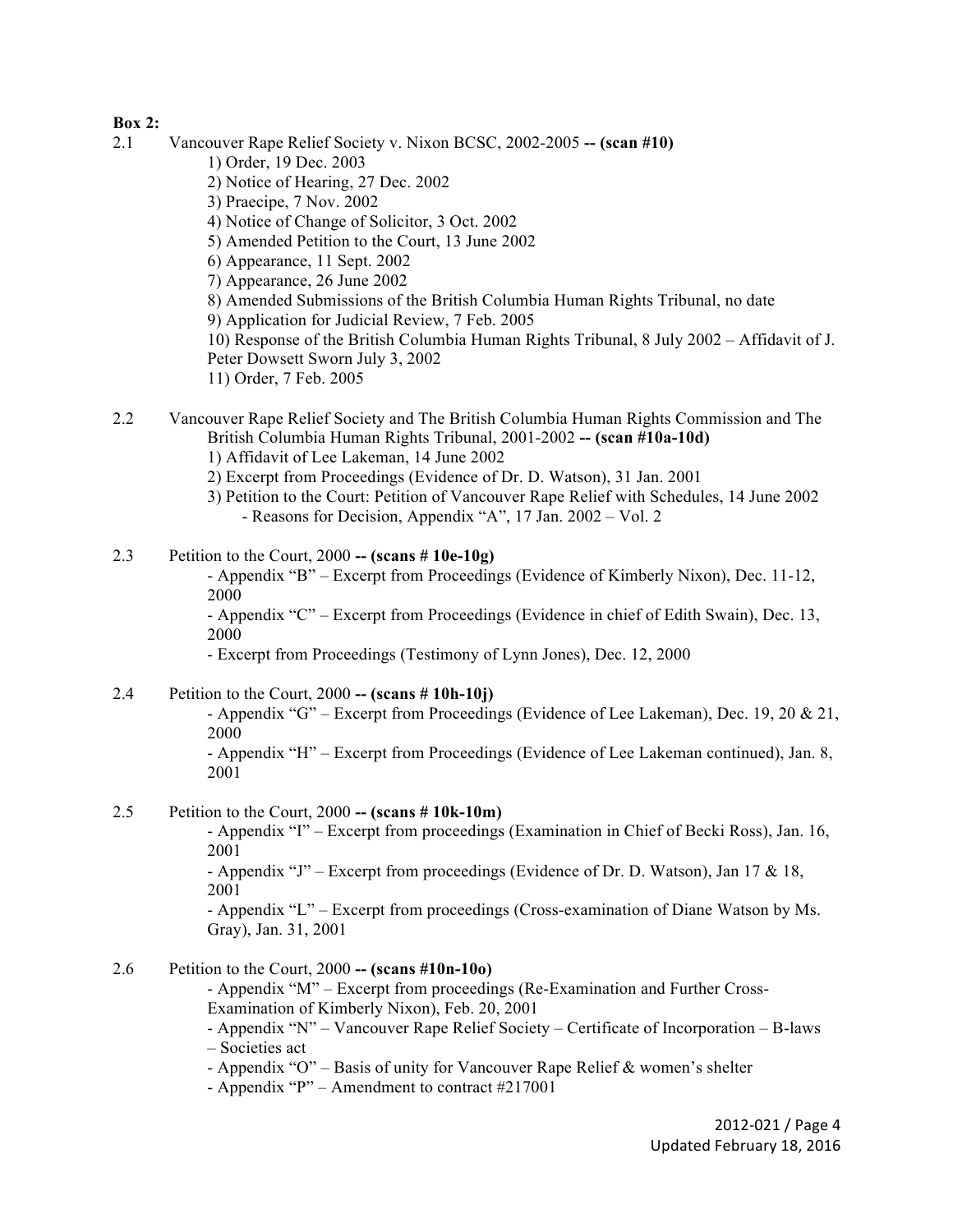- Appendix "Q" Certificate of Birth
- Appendix "R" Zenith Exhibit "L"
- Appendix "T" The Zenith Foundation Exhibit 33

- Affidavit of Sarah Firestone - Excerpt from proceedings (Evidence of Veenu Saini), January 8, 2001

# 2.7 Documents:

-In the Supreme Court of British Columbia: Argument of the respondent Kimberly Nixon, no date

- In the Supreme Court of British Columbia: Argument of the Petitioner, 12 August 2003

2.8 Documents **-- (scans # 13-14)**

- In the Supreme Court of British Columbia: - Exhibits before the Tribunal: Exhibit 01-34

#### 2.9 Documents **-- (scans # 15-16)**

- In the Supreme Court of British Columbia – Exhibits before the Tribunal: Exhibit 35-51

- 2.10 Documents Signed Reasons and Orders, 2000, 2003, 2005 -- **(scans # 17-17b)**
	- Oral Reasons for Judgment The Honourable Mr. Justice B.M. Davies, 2000
	- Reasons for Judgment: The Honourable Mr. Justice Edwards, 2003

- Court of Appeal for British Columbia: Reasons for Judgment of the Honourable Madam Justice Saunders, 2005

## 2.11 Documents **-- (scan #18)**

- 1) Written Submission of the Deputy Chief Commissioner, 5 Jan. 2001
- 2) Argument of the Complainant The Prima Facie Case, no date
- 3) Notes of Oral Argument of the Respondent Vancouver Rape Relief, 14 March 2001
- 4) Reasons for Preliminary Decision, 20 May 2000
- 5) List of Documents of the Respondents Vancouver Rape Relief Society, 13 Oct. 2000

# 2.12 Documents **-- (scan #19)**

- Notes of Argument of the Respondent (Before Completion of all the Evidence) – Vancouver Rape Relief, 26 Jan. 2001

## 2.13 Documents **-- (scans # 20-20a)**

- Draft argument of the complainant, no date

- Response of the Deputy Chief Commissioner to the Respondent's Notes of argument, 8 Feb. 2001

## 2.14 Documents **-- (scans # 21-21b)**

1) Application for Leave to Appeal, Applicant Kimberly Nixon, no date

2) Reply to the response of Rape Relief with respect to application for leave to Appeal, no date

3) Affidavit of Service, for service of British Columbia Human Rights Tribunal 30 Oct. 2006

4) Certificate that no publication ban exists, no date

5) Request the Nixon's request for appeal be dismissed with costs, 16 Oct. 2006

6) Affidavit of Barbara Findlay, lawyer for Kimberly Nixon, no date

# 2.15 Documents **-- (scans #22-23)**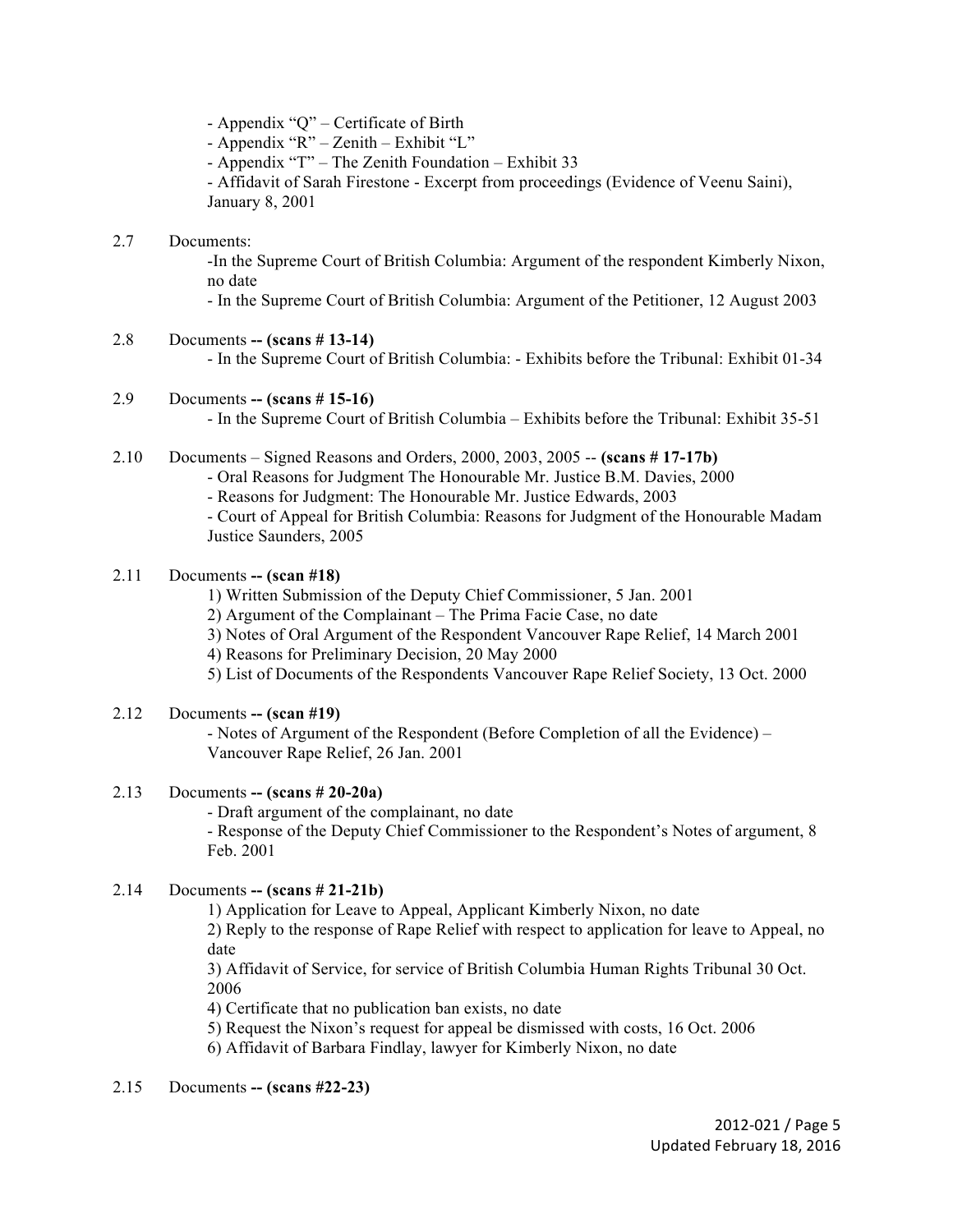- Affidavit of Service, 15 Sept. 2006

- Affidavit of Kimberly Nixon, 10 Aug. 2006

- Memorandum of Argument of Applicant (Kimberly Nixon), 11 Aug. 2006

1) Response of the Respondent Vancouver Rape Relief Society to application for leave to appeal

2) Affidavit of Gwendoline Allison

3) Memorandum of Argument of Respondent Vancouver Rape Relief Society in Response to Motion to extend time for filing the Application for Leave to Appeal, no date

## 2.16 Documents -- **(scans #24-24a)**

- Letter: Re: Vancouver Rape Relief Society v. Nixon – Court of Appeal Vancouver Registry No. CA031546, 2005

- Human Rights Legislation The Attorney General of British Columbia (Book Submitted by BCHRT), 13 April 2005

## **Box 3:**

3.1 Supplementary Authorities of the Appellant -- **(scans #25-25a)** (1)

- Canadian Pacific Ltd. V. Canada (Human Rights Commission) (C.A.), 1991
	- Gay Alliance Toward Equality v. Vancouver Sun, 1979
	- Gould v. Yukon Order of Pioneers, 1996
	- Huba v. Schulze and Shaw, 1962
	- Nixon v. Vancouver Rape Relief Society (c.o.b. Rape Relief and Women's Shelter), 2002

# 3.2 Supplementary Authorities of the Appellant -- **(scans #25b-25c)** (2)

- Re Pannu et al. And Prestige Cab Ltd., May 29, 1986
- Poppe v. Tuttle (c.o.b. 800 Ranch), 1980
- Reid v. Vancouver (City), 2003
- University of British Columbia v. Berg, 1993
- Thambirajah v. Girl Guides of Canada, 1993
- Employment Standards in British Columbia: Annotated Legislation and Commentary,
- 2004 Update (extract) Allison, Gwendoline, et al.

- Canadian Employment Law – Employer and Employee Status, 2004 (extract) – Ball, Stacey Reginald

- Canadian Oxford Compact Dictionary: Oxford University Press Don Mills 2002
- 3.3 Appeal Book of Appellant Volume 2: Court of Appeal, **(scans #26-26b)**
	- Excerpt from Proceedings Evidence of Geraldine Glattstein, Jan. 18, 2001
	- Excerpt from Proceedings Evidence on cross examination of Edith Swain, Dec. 13, 2000
	- Excerpt from Proceedings -- Evidence of Dr. I. Pacey, Dec. 15 and 18, 2000

- Excerpt from Proceedings – Testimony of Sarah Leavitt and Barbara Halcrow, Jan. 15, 2000

- Excerpt from Proceedings Evidence of Sheila Gilhooly, Jan. 18, 2001
- Excerpt from Proceedings Testimony of Gail Edinger, Jan. 18, 2001
- Excerpt from Proceedings Evidence of Tina Beads, no date
- 3.4 Appeal Book of Appellant Volume 2: Court of Appeal, 2000-2001 -- **(scans #26c-26e)**
	- Excerpt from Proceedings Testimony of Judy Rebick, Dec. 18, 2000
	- Excerpt from Proceedings Evidence of Fatima Jaffer, Dec. 18, 2000, Jan. 8, 2001
	- Excerpt from Proceedings Evidence of Eleanor Friedman, no date